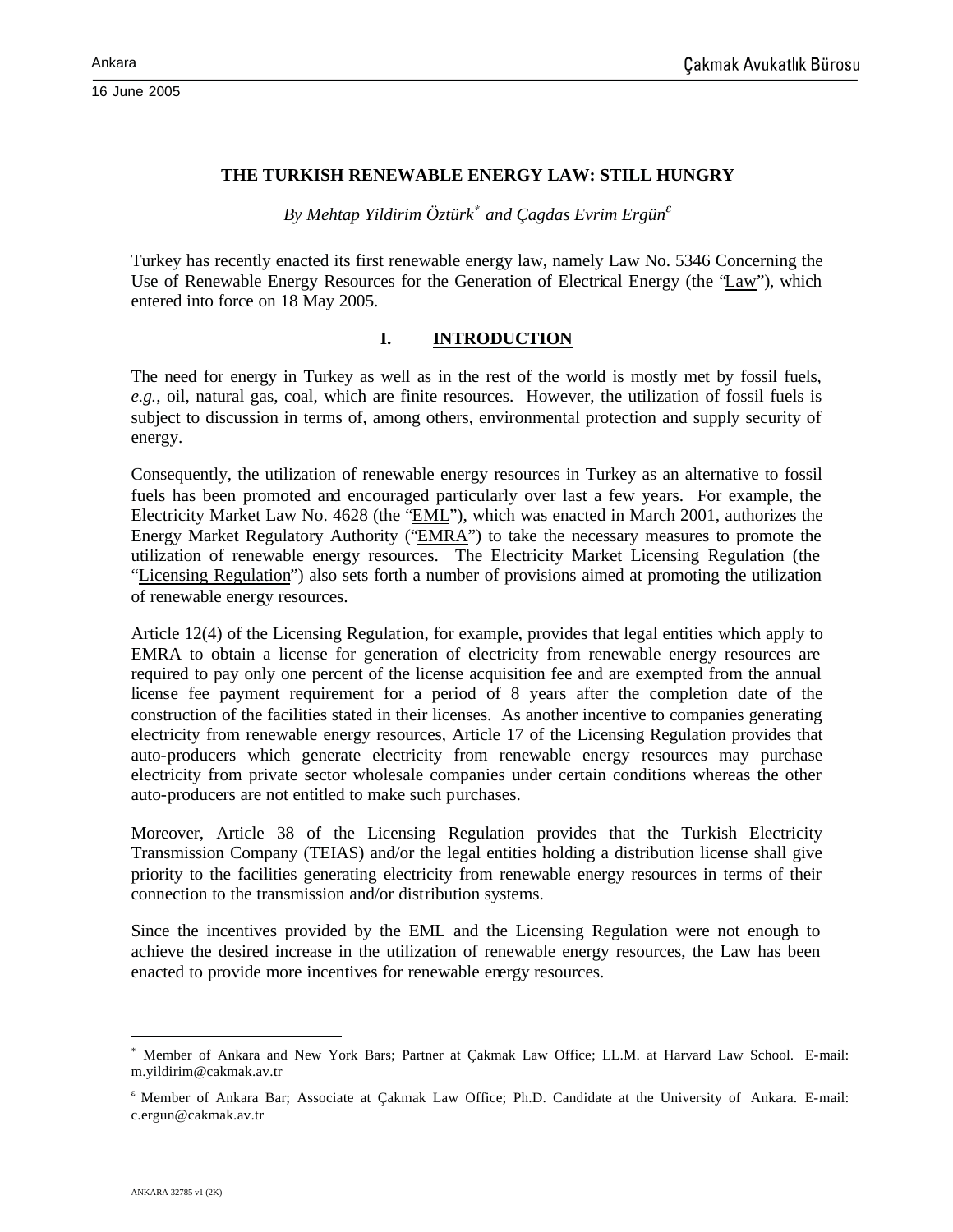16 June 2005

The Law has also been enacted as a result of Turkey's efforts to harmonize its legislation with European Union ("EU") law. The enactment of a law to promote utilization of renewable energy resources was among the short term objectives in the National Program that the Turkish Government has prepared and submitted to the EU as a part of its accession efforts to the EU.

In the EU, the development of common rules for the promotion of renewable energy resources dates back to the late 1980's. The Council Recommendation to Promote Cooperation Between Public Utilities and Auto-producers of Electricity of 1988 is the oldest piece of legislation on renewable energy in the EU. However, as stated above, the promotion of renewable energy resources in Turkey is subject to far more recent attention.

# **II. BASIC FEATURES OF THE LAW**

## **1. Purpose and Scope**

The main purpose of the Law as stated in Article 1 thereof is to ensure the widespread utilization of renewable energy resources in a reliable and economic manner, to diversify the energy resources and to protect the environment.

The renewable energy resources covered by the Law are wind *(rüzgar)*, solar *(günes)*, geothermal *(jeotermal)*, biomass *(biyokütle)*, biogas *(biyogaz),* wave *(dalga)*, stream *(akinti)*, tidal *(gel-git)*, river *(nehir)* and arc *(kanal)* type hydroelectric generation facilities, and the hydroelectric generation facilities with a reservoir area of less than fifteen square kilometers.

Although geothermal energy is also covered by the Law, a separate draft Law on Geothermal Energy has been prepared by the Ministry of Energy and Natural Resources ("MENR") and transferred to the Parliament for enactment, which is currently under discussion in the relevant committees.

## **2. Renewable Energy Resources Certificate**

The Law provides that the facilities which generate electricity from renewable energy resources will be granted a renewable energy resources certificate (the "RER Certificate") *(YEK Belgesi),* which will entitle such facilities to benefit from the incentives provided by the Law. EMRA is the competent authority to grant the RER Certificates.

The Law does not regulate the principles and procedures concerning the RER Certificates, but leaves such details to the secondary regulation to be issued by EMRA. As recently stated to the press by Mr. Yusuf Günay, the chairman of EMRA, EMRA is planning to issue this Regulation within a period of 4 months.

## **3. Incentives to the Renewable Energy Sectors**

The Law provides the following incentives to entities generating electrical energy from renewable energy resources:

(i) Retail sale license holders are obliged to purchase a certain percentage of the amount of electricity that they sold in the previous year from the entities holding a RER Certificate. However, Temporary Article 2 of the Law provides that the public distribution companies holding a retail sale license shall be exempted from such purchase requirement until 1 January 2007. This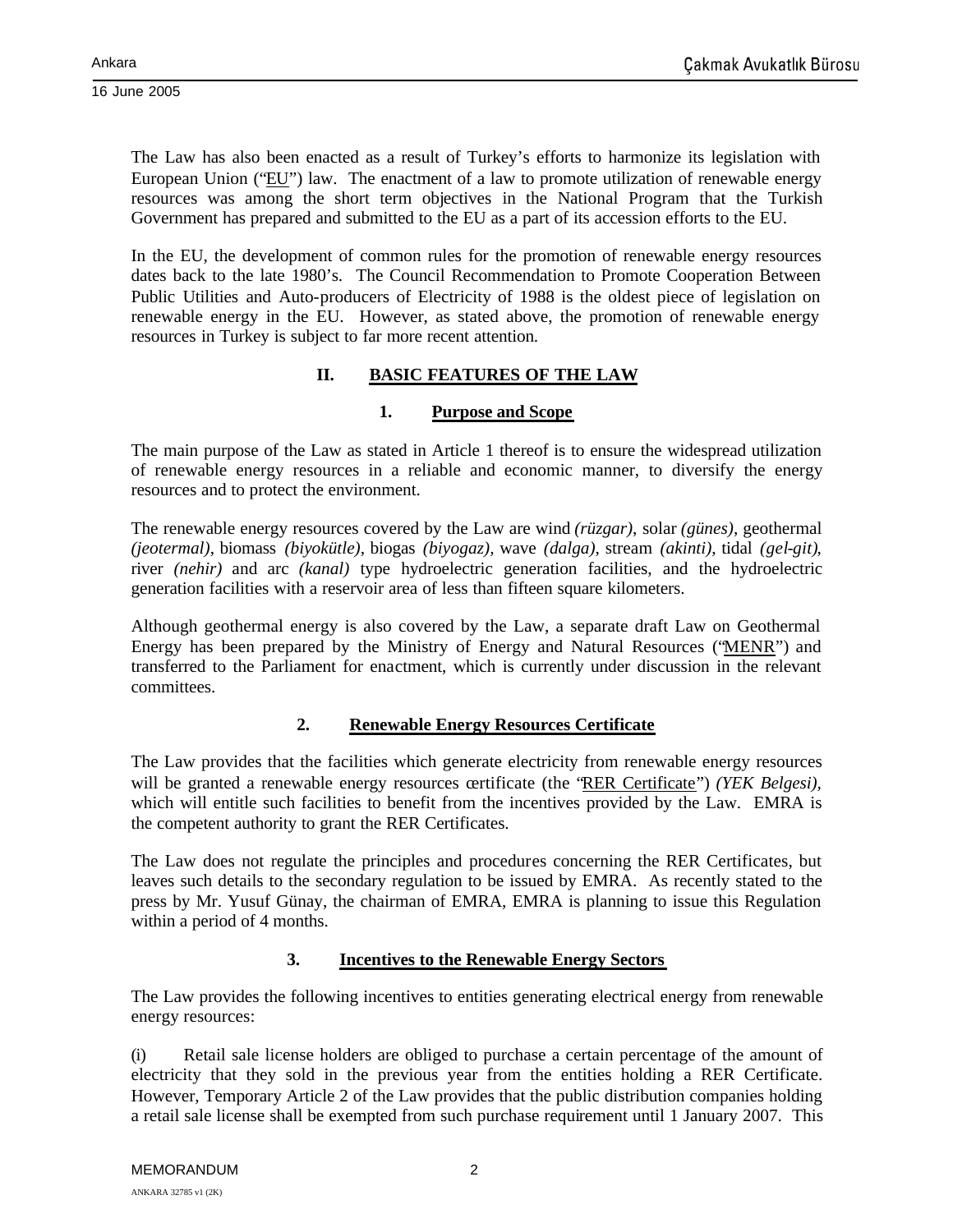provision of the Law may be criticized for creating inequalities between public and private distribution companies and lessening the underlying incentive provided by such provision. The reasoning of that article states that the purpose of such exemption is to facilitate the privatization of TEDAS. However, this provision provides an exemption only to the public companies, which means that such companies will not be entitled to benefit from the exemption after their privatization.

(ii) In the public areas or the lands owned by the Treasury, no housing plans can be prepared in a way to adversely affect the utilization and productivity of renewable energy resources.

(iii) Until the end of year 2011, the price of the electrical energy generated from renewable energy resources, which is to be purchased pursuant to the provisions of the Law, shall be the average electricity wholesale price of the previous year to be determined by EMRA. The Council of Ministers is authorized to increase such price by 20% at the beginning of each year.

(iv) The Law provides a 7-year price guarantee for entities generating electricity from renewable energy resources. After the end of year 2011, the above-stated price determination mechanism will not be applicable to the entities holding a RER Certificate which are in operation for more than 7 years. However, after the end of year 2011, the retail sale license holders will be obliged to purchase energy under the Law from the RER Certificate holders which are in operation for less than 7 years at an average electricity wholesale price of the previous year, and only if the amount of energy so purchased is below the limit of their purchase requirement, such license holders would be obliged to purchase electricity from the RER Certificate holders operating for a period of more than 7 years without a price guarantee.

(v) There are certain incentives concerning the investment periods of the projects. For example, the service fees will not be collected from the individuals or legal entities willing to construct generation facilities to meet their own energy needs from renewable energy resources for the preparation of final project, planning, master plans, initial examination and initial studies to be performed by the State Hydraulic Affairs General Directorate or the Electricity Affairs General Directorate. In addition, the investments for energy generation facilities, procurement of electro-mechanic systems within the country, research, development and production investments concerning solar energy units, and research and development investments for biomass energy may benefit from the incentives upon a Council of Ministers' Decree.

(vi) The need for heat energy in the municipalities or governorates where there are sufficient geothermal energy resources will be primarily met by geothermal and solar thermal energy resources.

(vii) In the event that the forests and the lands under private ownership of the Treasury or under the control or disposal of the State are utilized for the generation of electricity from renewable energy resources, such lands shall be leased to or right of way or usufruct rights thereof shall be granted to the relevant entities. During the investment period, the fees for the granting of such rights will be discounted by half. In addition, certain duties will be waived for lands in forestry areas.

## **4. Sanctions**

In the event that the requirements of the Law are not complied with by the market players, EMRA is embodied with the obligation of imposing a fine of TL 250 billion (approximately US\$ 180 000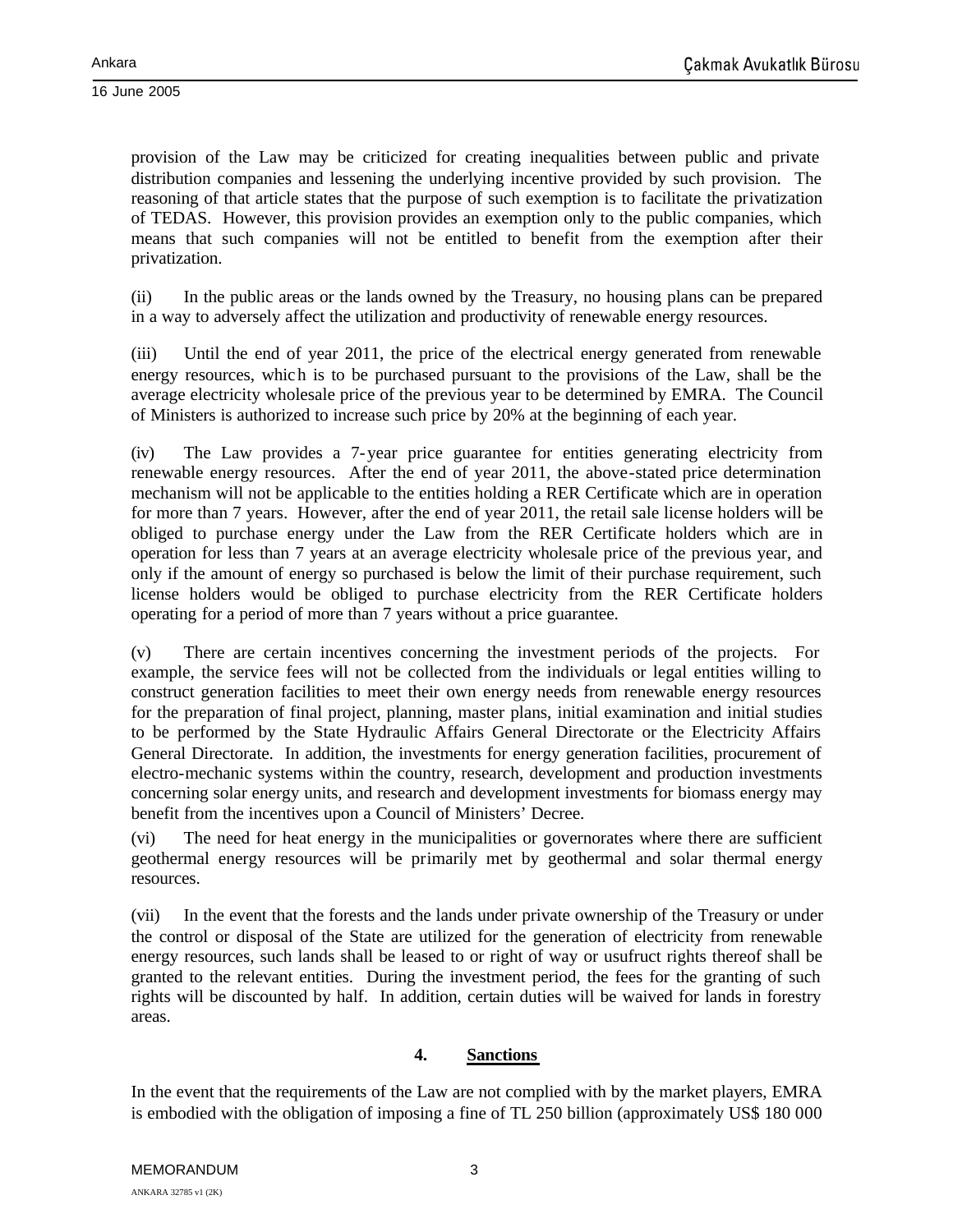as of 1 June 2005). In the event that the same violation is repeated by the same entity, EMRA has the obligation to impose heavier sanctions including their cancellation of the licenses to perform energy market activities.

# **III. CRITICISM OF THE LAW**

## **1. Definitions of Renewable Energy Resources**

As stated in Section II.1 above, the Law enumerates the types of renewable energy resources which are covered by the Law. The enumeration of the types of renewable energy resources may be criticized for not being flexible in that it does not leave room for new types of renewable energy resources as a result of technological developments in the future. We, therefore, believe that the Law should have determined the common minimum characteristics of renewable energy resources, rather than enumerating them in a limited way, and that EMRA should have been granted the authority to add other types of renewable energy resources which meet such criteria to the scope of the Law.

There are certain differences between the definition of renewable energy resources under the Law and the Licensing Regulation. For example, contrary to the Licensing Regulation, the Law includes the stream *(akinti)* energy among the renewable energy resources. In addition, the Law accepts all river *(nehir)* and arc *(kanal)* type hydroelectric generation facilities as based on renewable energy resources whereas the Licensing Regulation provides that among them only those with an installed power of 50 megawatt (MW) and less are considered as renewable energy resources; *i.e.*, the scope of the Law is broader in such respects. Furthermore, hydroelectric generation facilities with a reservoir area of less than fifteen square kilometers are considered as renewable energy resources under the Law whereas the Licensing Regulation considers the hydroelectric generation facilities with a reservoir volume less than a hundred million cubic meters or with a reservoir area less than fifteen square kilometers as renewable energy resources; *i.e.*, a broader scope is adopted in the Licensing Regulation with respect to hydroelectric generation facilities. We believe that the definition of renewable energy resources under the Licensing Regulation should be revised by EMRA so as to bring it in line with the definition provided by the Law in order to prevent inconsistencies in their implementation.

## **2. Cross-Authority Problem**

The Law empowers both MENR and EMRA to regulate and supervise the implementation and supervision of certain provisions of the Law. For example, the authority to prepare projections for the amount of electrical energy to be generated by RER Certificate holders is granted to MENR. In addition, MENR is authorized to coordinate the implementation and supervision of the general principles and requirements provided by the Law as well as the planning of the necessary measures. On the other hand, EMRA is authorized to grant the RER Certificates and to apply the sanctions stipulated in the Law. Moreover, both MENR and EMRA are authorized to issue the regulations to implement certain provisions of the Law. For example, EMRA is authorized to issue the regulation concerning the RER Certificates whereas MENR is authorized to issue the regulation concerning the determination and utilization of geothermal energy resources. A better approach would be to authorize EMRA, which is the independent regulatory authority in the energy sectors, to act as the only competent authority implementing the Law, since the authorization of two public authorities in the same field of activities is likely to create